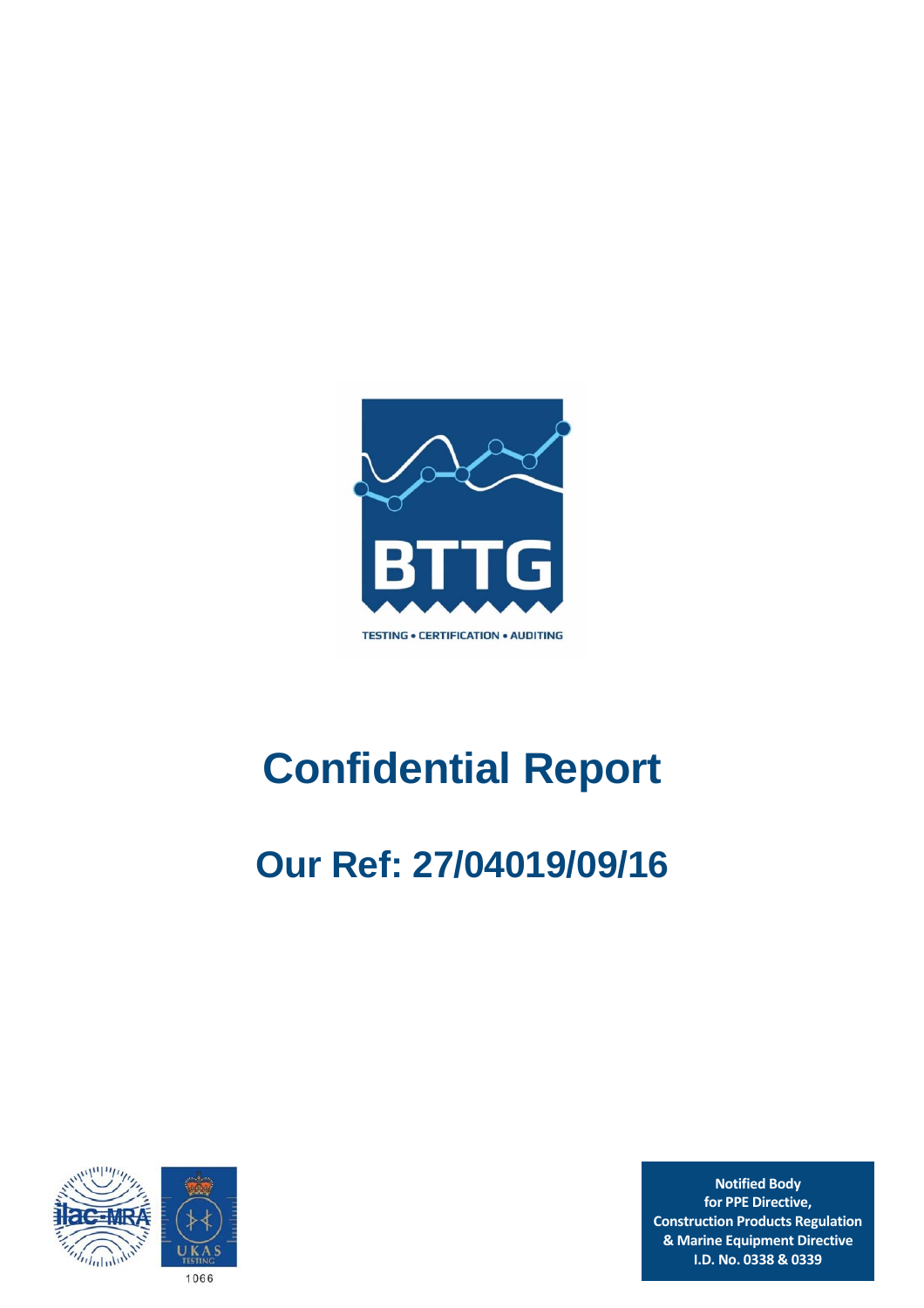|                                           | Wira House, West Park Ring Road, Leeds, LS16 6QL, UK.<br>Telephone: +44 (0) 113 259 1999<br>Email: info@bttg.co.uk<br>Website: www.bttg.co.uk |                       |                |
|-------------------------------------------|-----------------------------------------------------------------------------------------------------------------------------------------------|-----------------------|----------------|
|                                           |                                                                                                                                               | Date:                 | 5 October 2016 |
| BII<br>G                                  |                                                                                                                                               | Our Ref:<br>Your Ref: | 27/04019/09/16 |
| <b>TESTING • CERTIFICATION • AUDITING</b> |                                                                                                                                               | Page:                 | $1$ of $3$     |
| Client:                                   | Mermet SAS<br>58 Chemin du Mont Maurin<br>38630 Veyrins - Thuelin<br>France                                                                   |                       |                |
| Job Title:                                | Fire Test on One Sample of Fabric                                                                                                             |                       |                |
| Client's Order No:                        |                                                                                                                                               |                       |                |
| Date of Receipt:                          | 27 September 2016                                                                                                                             |                       |                |
| Description of Sample(s):                 | One sample of fabric reference Karellis 11301                                                                                                 |                       |                |
| Work Requested:                           | We were asked to make the following test(s):<br>BS 5867: Part 2: Type B                                                                       |                       |                |

\* subcontracted test, UKAS accredited

\*\* subcontracted test, EN ISO/IEC 17025 accredited

\*\*\* not UKAS accredited

Shirley® Technologies Limited. Registered Office: Wira House, West Park Ring Road, Leeds, LS16 6QL. A company registered in England & Wales with company number 04669651. VAT Number GB 816764800. The supply of all goods and services is subject to our standard terms of business, copies of which are available on request. Our laboratories are accredited to EN ISO/IEC 17025.

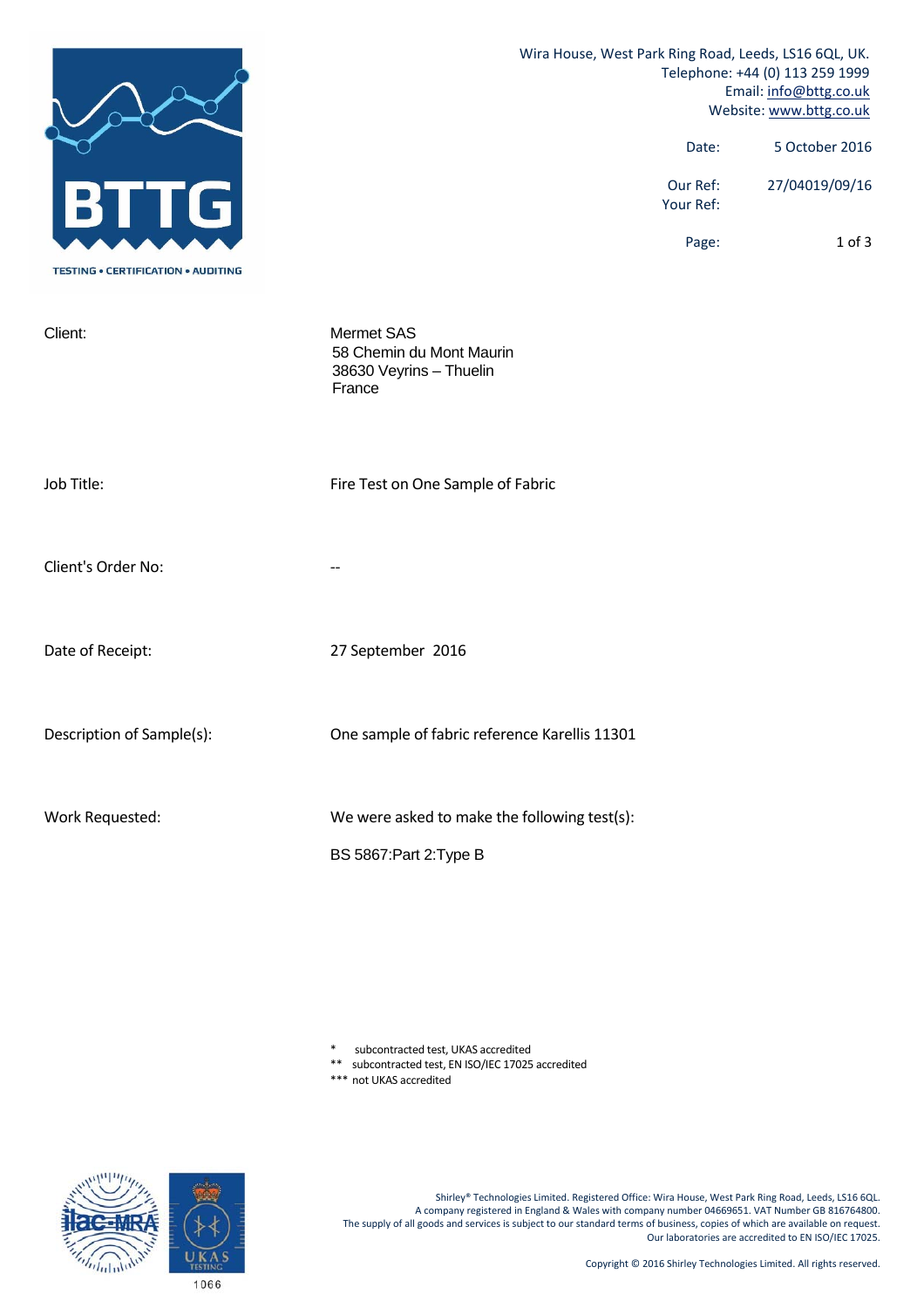

Wira House, West Park Ring Road, Leeds, LS16 6QL, UK. Telephone: +44 (0) 113 259 1999 Email: info@bttg.co.uk Website: www.bttg.co.uk

> Date: 5 October 2016 Our Ref: 27/04019/0916 Your Ref:

> > Page: 2 of 3

#### **Client: Mermet SAS**

# **Fire Tests According to BS 5867‐2:Type B:2008 Fabrics for curtains, drapes and window blinds – Flammability requirements, Specification**

#### **Date of Test:** 05/10/16

#### **Procedure**

The specimen were tested in accordance with BS EN ISO 15025:Procedure A:2002, as required by BS 5867:Type B.

Sets of specimens were tested before and after the water soaking procedure described in BS EN 1021-1:Annexe D:2006.

The specimens were tested using a flame application time of 15 seconds.

#### **Requirements**

BS 5867 states that:‐

'No part of any hole nor any part of the lowest boundary of any flame shall reach the upper edge or either vertical edge of the sample. If any part of any hole or any part of any flame, reaches the top edge or either vertical edge, or if there is any separation of any flaming debris droplets in the testing of one specimen, a further six specimens shall be tested. If all six new specimens comply with the above requirements, the fabric shall be deemed to conform to the requirements for type 'B' of this British Standard.'



Shirley® Technologies Limited. Registered Office: Wira House, West Park Ring Road, Leeds, LS16 6QL. A company registered in England & Wales with company number 04669651. VAT Number GB 816764800. The supply of all goods and services is subject to our standard terms of business, copies of which are available on request. Our laboratories are accredited to EN ISO/IEC 17025.